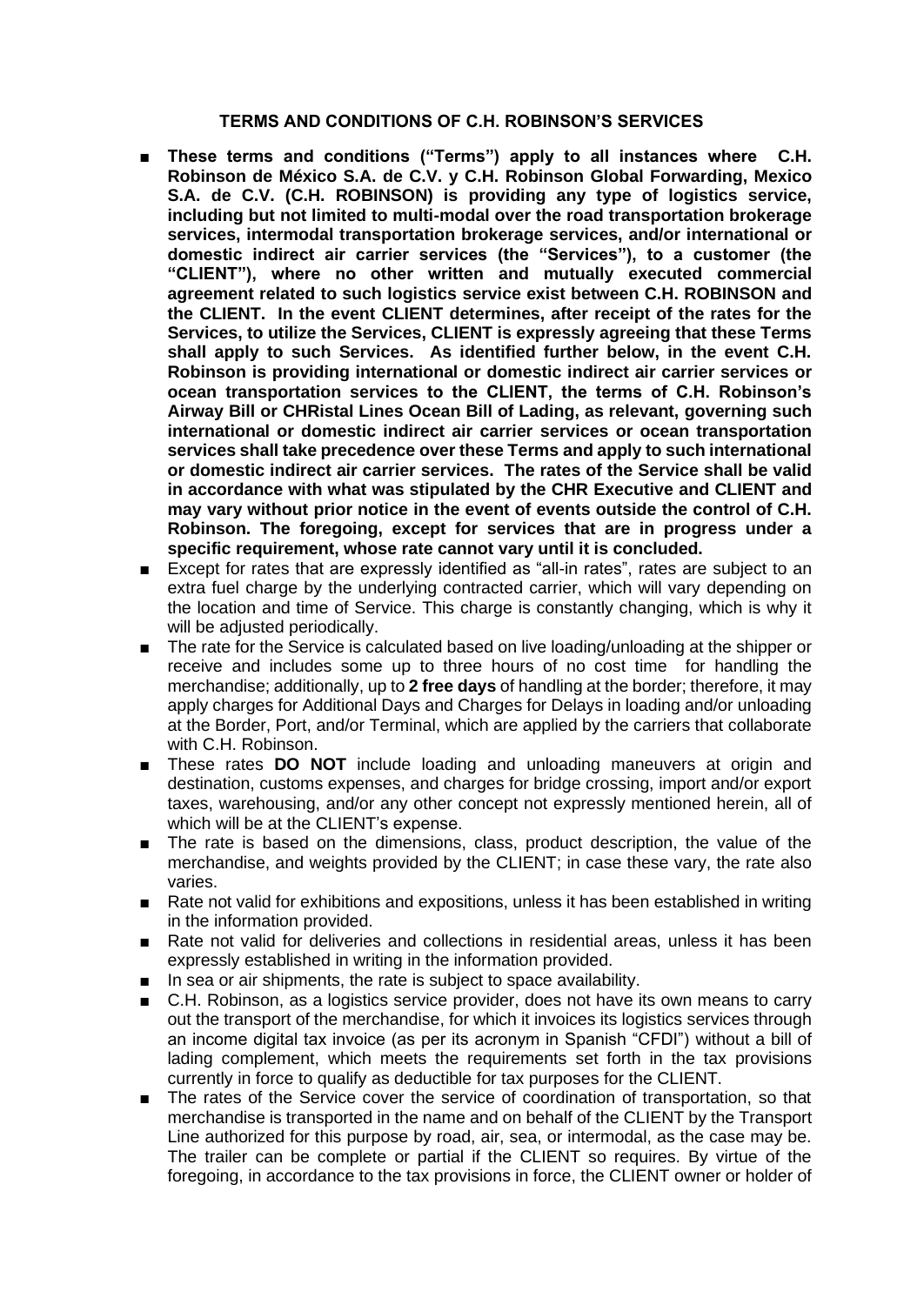the merchandise that contracts the services of C.H. Robinson will be solely responsible for accurately delivering to C.H. Robinson the data necessary to identify the goods or merchandise being transported, under the requirements set forth these purposes in the tax legislation and the regulation of the Miscellaneous Tax Resolution in force, as well as to ensure that said information is accurate and without any error. By virtue of the foregoing, it is hereby stated for the record that in the event that C.H. Robinson receives personal information as part of the documentation necessary to transport the merchandise, C.H. Robinson agrees that it will assume the character of a manager concerning those personal data that are transferred to it by the CLIENT, for which it will assume those obligations that correspond to it as receipt derived or related to the personal data that it receives in its capacity as manager, as well as those that apply to third parties per the provisions of the Mexican Federal Law on Protection of Personal Data Held by Private Parties, including without being limited to treat personal data only to comply with the tax obligations arising from the relationship between C.H. Robinson and the CLIENT. Due to the foregoing, the CLIENT will be responsible for the processing of personal data and its truthfulness and accuracy thereof.

- The CLIENT shall have the obligation to compensate and release C.H. ROBINSON regarding any liability that may arise as a result of the total or partial breach, or error of its tax obligation in relation to the delivery of the exact information that is required in relation to the ownership and possession of the merchandise to be transferred or transported by C.H. Robinson's vendor, in accordance with the provisions of the tax legislation and the regulations of the Miscellaneous Tax Resolution in force, as well as the issuance of digital tax receipts online with the Bill of Lading complement, either by them or by their representatives, as well as for the total or partial breach by the CLIENT of its tax obligations in relation to the payment of taxes, default interest, surcharges, updates, and/or fines, as well as any audit or procedure, lawsuit, or claim filed against C.H. Robinson due to payment and/or breach of tax and customs obligations by the CLIENT, in relation to the provision of C.H. Robinson's services attributable to it, as well as any solidary or criminal responsibility that may arise in the event of said total or partial breach by the CLIENT, as well as any losses, damages, and expenses derived from said total or partial breach against C.H. Robinson. The compensation must be delivered by the responsible party, free of taxes; i.e., that C.H. Robinson shall receive an amount equal to the amount it would have received if such deductions had not been made by the CLIENT.
- Transit times are estimated and only the driving hours established in NOM-087 will be taken into consideration. Neither C.H. Robinson nor the underlying carrier shall be liable for any damages related to or arising from delay.
- The Mexican carriers designated by C.H. Robinson guarantee that they are authorized to provide the services they perform by the Law of General Roads of Communication, the Law of Roads, Bridges, and Federal Motor Transport, and the Regulation of Federal Motor Transport and Auxiliary Services.
- The packaging, storage, loading, and securing of the merchandise are the sole responsibility of the shipper and/or CLIENT.
- The merchandise does **NOT** travel insured in its transit through Mexico, so it is up to the CLIENT to insure it at their own expense if they wish to do so. The cargo is not insured during the international crossing with the "transfer" or the transshipment unless it has been expressly established in writing in the information provided.
- The U.S. carrier's responsibility for the loss or damage to cargo in U.S. territory shall not exceed \$100,000 USD per trailer. In the understanding that said responsibility begins from the moment in which the U.S. carrier collects the cargo. The cargo transfer service between Mexico and the U.S., including the temporary storage of cargo for this purpose, does not include any insurance and is subject to additional charges unless expressly stated in writing in the information provided.
- Special claims, damages, or production losses, expiration of the validity of the products, delays in deliveries, or the reception of merchandise will **NOT** be accepted